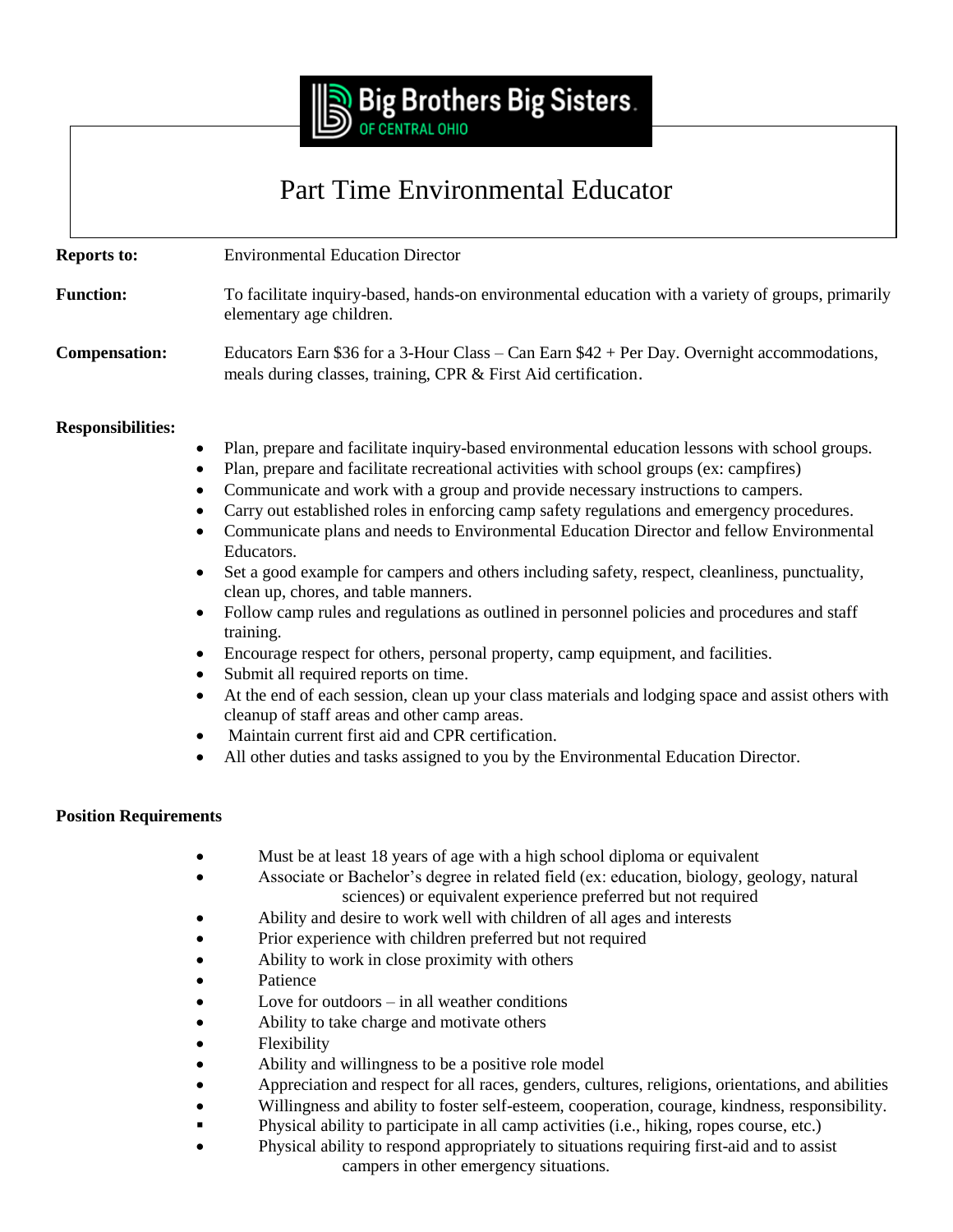## **Position Standards**

*Relationship Building –* Effective performers understand that leadership is about establishing and maintaining productive relationships. They like interacting with people and are good at it. They devote appropriate time and energy to establishing and maintaining networks. They initiate contacts readily and maintain them over time. They are able to utilize relationships to facilitate business transactions.

*Initiative –* Effective performers are proactive and take action without being prompted. They don't need to wait to be told what to do or when to do it. They see a need, take responsibility, and act on it. They make things happen.

*Adaptability –* Effective performers are flexible. They adapt quickly and positively to change. They are to open to and actively solicit new ideas and opinions. They are able to adjust their lesson to fit the needs and interests of their students.

*Energy –* Effective performers have a high level of energy. They have the stamina and endurance to handle a substantial workload and emotional load. They are able to maintain a fast pace and continue to produce even in exhausting circumstances, while knowing when to ask for help and maintaining self-care.

*Teamwork Skills –* Effective performers create and maintain functional work units. They understand the human dynamics of team formation and maintenance. They formulate team roles and actively recruit and select to build effective workgroups. They develop and communicate clear team goals and roles, and provide the level of guidance and management appropriate to the circumstances. They reward team behavior and foster a team atmosphere in the workplace.

*Organizing & Planning –* Effective performers have strong organizing and planning skills that allow them to be highly productive and efficient. They manage their time wisely and effectively prioritize multiple, competing tasks. They plan, organize, and actively manage meetings for maximum productivity.

*Composure* - Effective performers maintain emotional control, even under ambiguous circumstances. They are able to demonstrate emotions appropriate to the situation and continue performing steadily and effectively.

*Creativity -* Effective performers generate original ideas, encourage new ways of thinking, explore options, and develop innovative solutions. They challenge pre-existing conceptions and offer alternatives. They find new ways to look at old problems. They encourage others to challenge old assumptions and try innovative improvements.

*Growth Orientation* - Effective performers continually look for business growth opportunities. They take action to improve things, always striving for bigger and better. They constantly think in terms of expanding the business, always looking for new ways to achieve competitive advantage. They consider business growth an imperative.

*Integrity -* Effective performers think and act ethically and honestly. They apply ethical standards of behavior to daily work activities. They take responsibility for their actions and foster a work environment where integrity is rewarded.

*Learning Agility -* Effective performers continuously seek new knowledge. They are curious and want to know 'why'. They learn quickly and use new information effectively. They create and foster a culture of interest, curiosity, and learning.

*Listening Skills -* Effective performers offer their full attention when others speak. They listen actively, giving verbal and nonverbal cues of their interest. When the speaker has finished, they paraphrase what was said to ensure understanding.